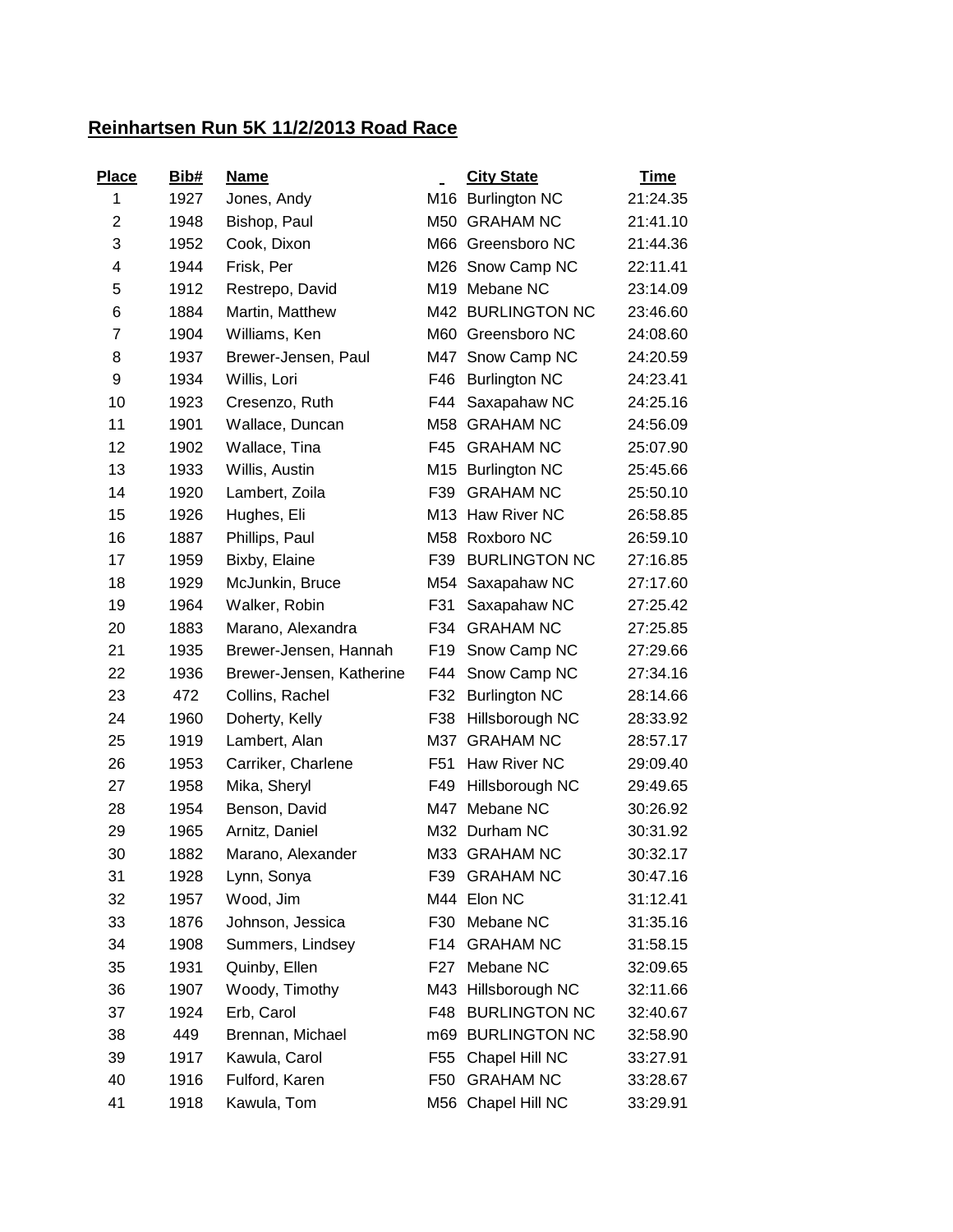| 42 | 1873 | Guttman, Dawn       | F38             | Mebane NC            | 33:47.91    |
|----|------|---------------------|-----------------|----------------------|-------------|
| 43 | 1885 | Mays, Jan           | F57             | Greensboro NC        | 33:48.40    |
| 44 | 463  | Brownell, Jenny     | F35             | Mebane NC            | 33:57.41    |
| 45 | 1899 | Saunders, Shauna    | F <sub>57</sub> | <b>DURHAM NC</b>     | 34:17.42    |
| 46 | 471  | Chatham, Lindsay    | F31             | <b>Liberty NC</b>    | 34:17.68    |
| 47 | 1886 | Murray, Alan        | M59             | <b>GRAHAM NC</b>     | 34:20.15    |
| 48 | 1872 | Guttman, Barbara    | F60             | Mebane NC            | 34:57.66    |
| 49 | 1874 | Humphries, Tom      |                 | M67 BURLINGTON NC    | 35:04.66    |
| 50 | 1871 | Gumbrecht, Carrie   | F <sub>56</sub> | <b>BURLINGTON NC</b> | 35:47.66    |
| 51 | 1956 | Doi, Courtney       | F34             | Mebane NC            | 36:27.91    |
| 52 | 1930 | Pieper, Joseph      | M30             | Greensboro NC        | 36:31.90    |
| 53 | 1955 | Colville, Kathleen  | F38             | Efland NC            | 36:37.66    |
| 54 | 1950 | Williams, Crystal   | F29             | <b>Burlington NC</b> | 36:58.15    |
| 55 | 1906 | Woody, Sherri       | F41             | Hillsborough NC      | 37:17.93    |
| 56 | 1897 | Rowe, Jennifer      | F30             | Snow Camp NC         | 37:26.41    |
| 57 | 50   | Barber, Jennifer    | F36             | <b>BURLINGTON NC</b> | 37:37.66    |
| 58 | 1898 | Russell, Carrie     | F32             | <b>BURLINGTON NC</b> | 40:20.41    |
| 59 | 1909 | Summers, Lauren     | F12             | <b>GRAHAM NC</b>     | 41:16.15    |
| 60 | 1903 | Warren, Ashley      | F <sub>26</sub> | Haw River NC         | 41:57.15    |
| 61 | 1879 | Landes, Katherine   | F60             | <b>BURLINGTON NC</b> | 42:55.91    |
| 62 | 1942 | Fisher, Dick        |                 | M70 BURLINGTON NC    | 45:57.16    |
| 63 | 1913 | Matheson, Chuck     |                 | M59 Snow Camp NC     | 46:11.16    |
| 64 | 1940 | Covington, Demi     | F30             | <b>Burlington NC</b> | 46:21.66    |
| 65 | 1941 | Chamberlain, Holly  | F30             | Hillsborough NC      | 47:17.41    |
| 66 | 1869 | Flowers, Erin       | F33             | Chapel Hill NC       | 47:17.41    |
| 67 | 1945 | Hensley, Deborah    | F46             | <b>GRAHAM NC</b>     | 47:30.15    |
| 68 | 1943 | Fisher, Linda       | F69             | <b>BURLINGTON NC</b> | 49:31.92    |
| 69 | 1881 | Lucier, Tom         | M61             | <b>GRAHAM NC</b>     | 49:48.19    |
| 70 | 1880 | Lucier, Suzanne     | F66             | <b>GRAHAM NC</b>     | 49:48.67    |
| 71 | 1892 | Qayumi, Jibran      |                 | M27 Elon NC          | 49:55.68    |
| 72 | 1893 | Qayumi, Khaliq      |                 | M61 Elon NC          | 49:56.16    |
| 73 | 1888 | Price, Rick         |                 | M67 Greensboro NC    | 51:44.66    |
| 74 | 1889 | Pricee, Pat         | F66             | Greensboro NC        | 51:45.68    |
| 75 | 1891 | Pryce, Rebecca      | F64             | <b>GRAHAM NC</b>     | 54:44.68    |
| 76 | 1890 | Pryce, Andrew       | M50             | <b>GRAHAM NC</b>     | 54:46.18    |
| 77 | 1939 | Crisp, Nicholas     | M39             | Haw River NC         | 56:39.18    |
| 78 | 496  | DANNA, Barbara      | F63             | <b>GRAHAM NC</b>     | 57:32.94    |
| 79 | 1922 | Carrigan, Sarah     | F50             | Greensboro NC        | 57:44.66    |
| 80 | 48   | Bailey, Alex        | F48             | Greensboro NC        | 58:02.91    |
| 81 | 1947 | suarez, Fernando    | M34             | Mebane NC            | 58:03.70    |
| 82 | 1946 | vega, Clare         | F34             | Mebane NC            | 58:04.19    |
| 83 | 1914 | Beatty, Joanna      | F41             | Chapel Hill NC       | 01:00:24.91 |
| 84 | 1921 | Reinhartsen, Debbie | F56             | Chapel Hill NC       | 01:00:24.91 |
| 85 | 1938 | Tosczak, Mark       |                 | M43 Elon NC          | 01:04:29.42 |